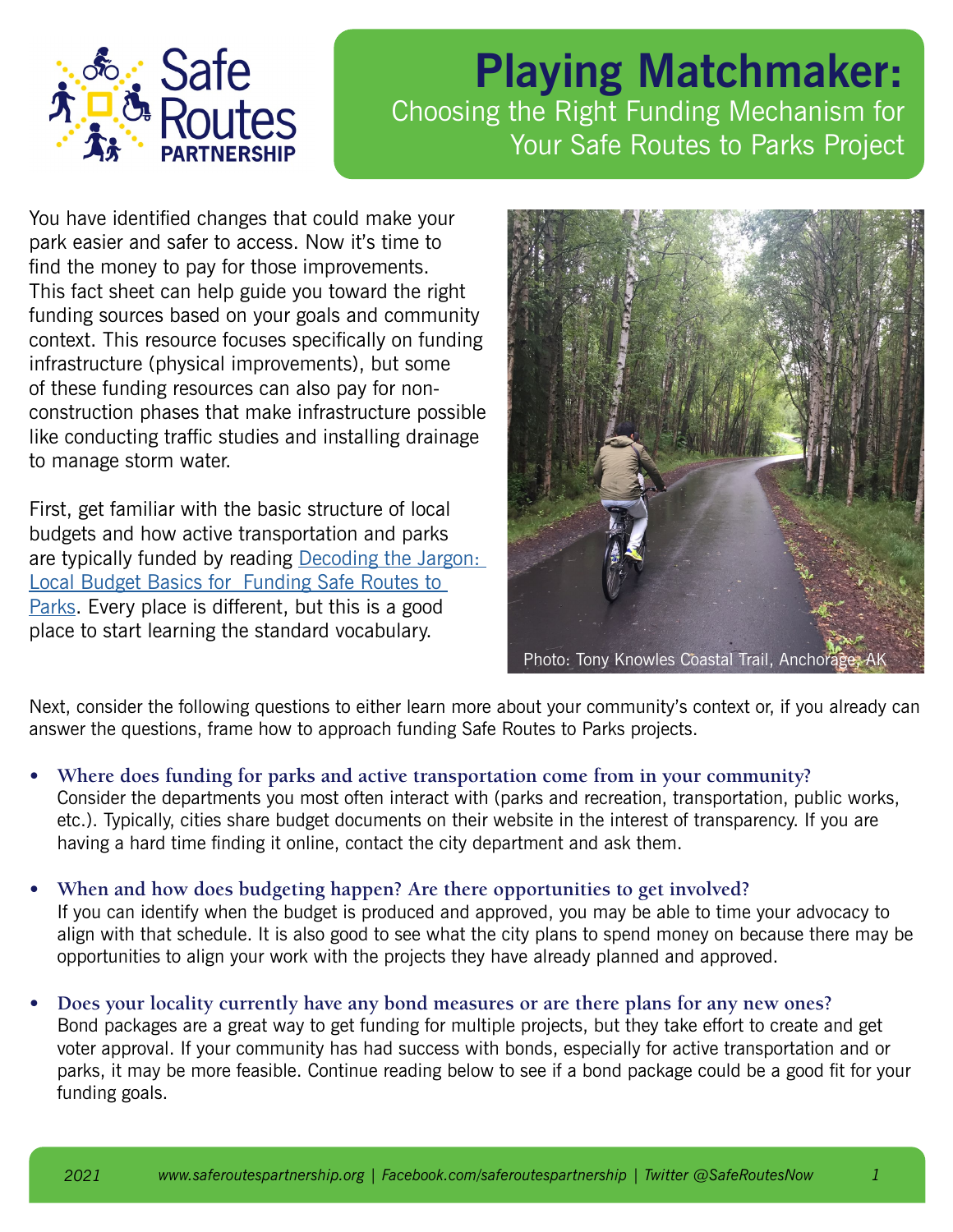

Once you have a clear understanding of your context and the current funding in your community, you can look toward other potential funding opportunities. To guide your search, think about what kind of infrastructure you want to fund. There are two broad categories of projects: individual projects like adding a high-visibility crosswalk, and system-wide improvements that include multiple infrastructure improvements within a network. Each approach can help move your community toward safer and more equitable park access, they are just different in scale, and therefore, require different funding resources. When combined, individual projects can help build a track record of success and public excitement so that there is enough momentum to implement system-wide improvements.

Below is a graphic to outline potential funding opportunities that could work well for different projects. As you read, remember that these are simplified suggestions to get you started, not set rules for which projects should get which funding.